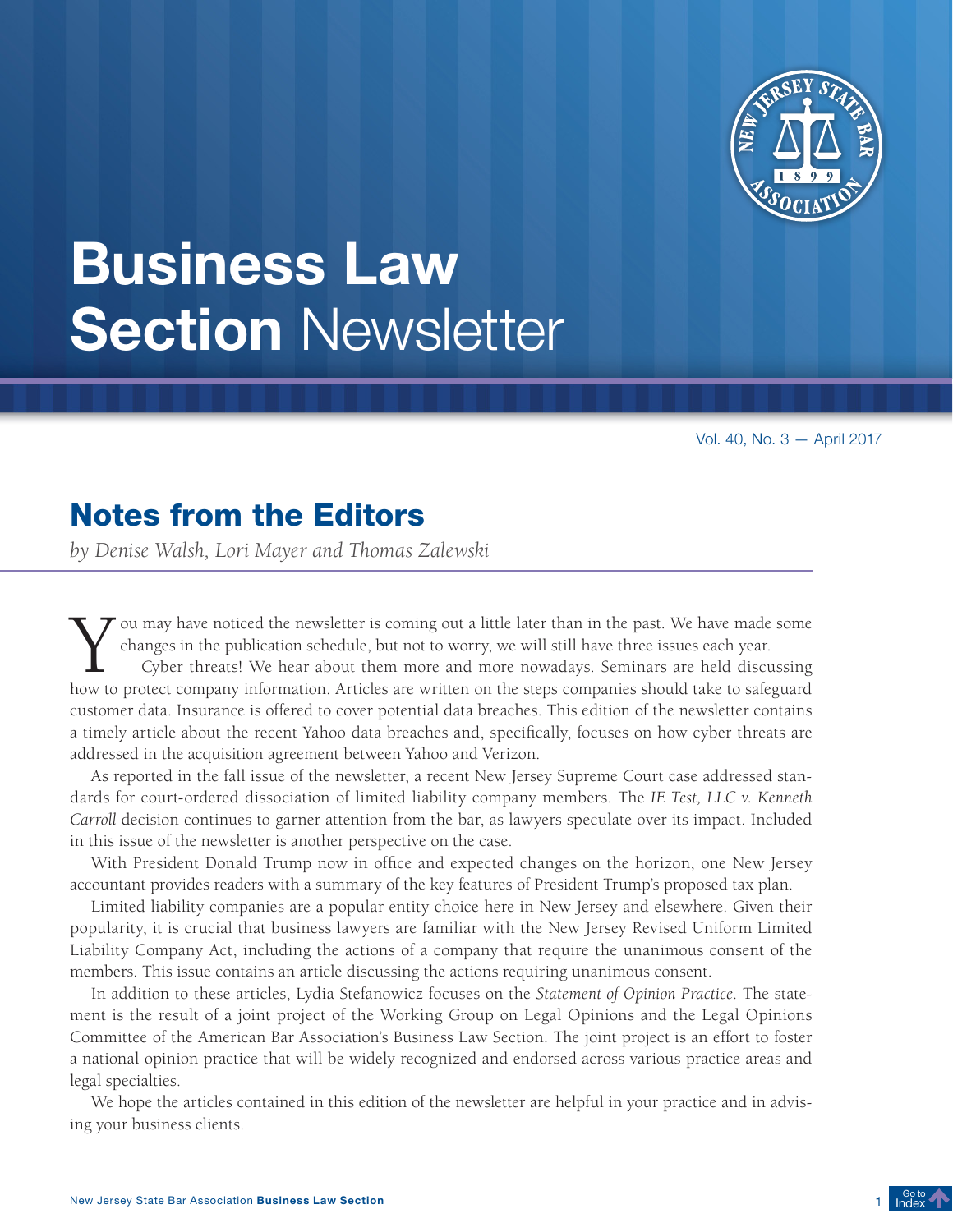We encourage you to submit an article for publication on a topic of interest to you and other members of the business law community. We also appreciate suggestions from the business law community on topics you would like to see addressed in future editions. Please feel free to reach out to any of the editors with suggestions on future topics or how this newsletter can better benefit you and your practice.

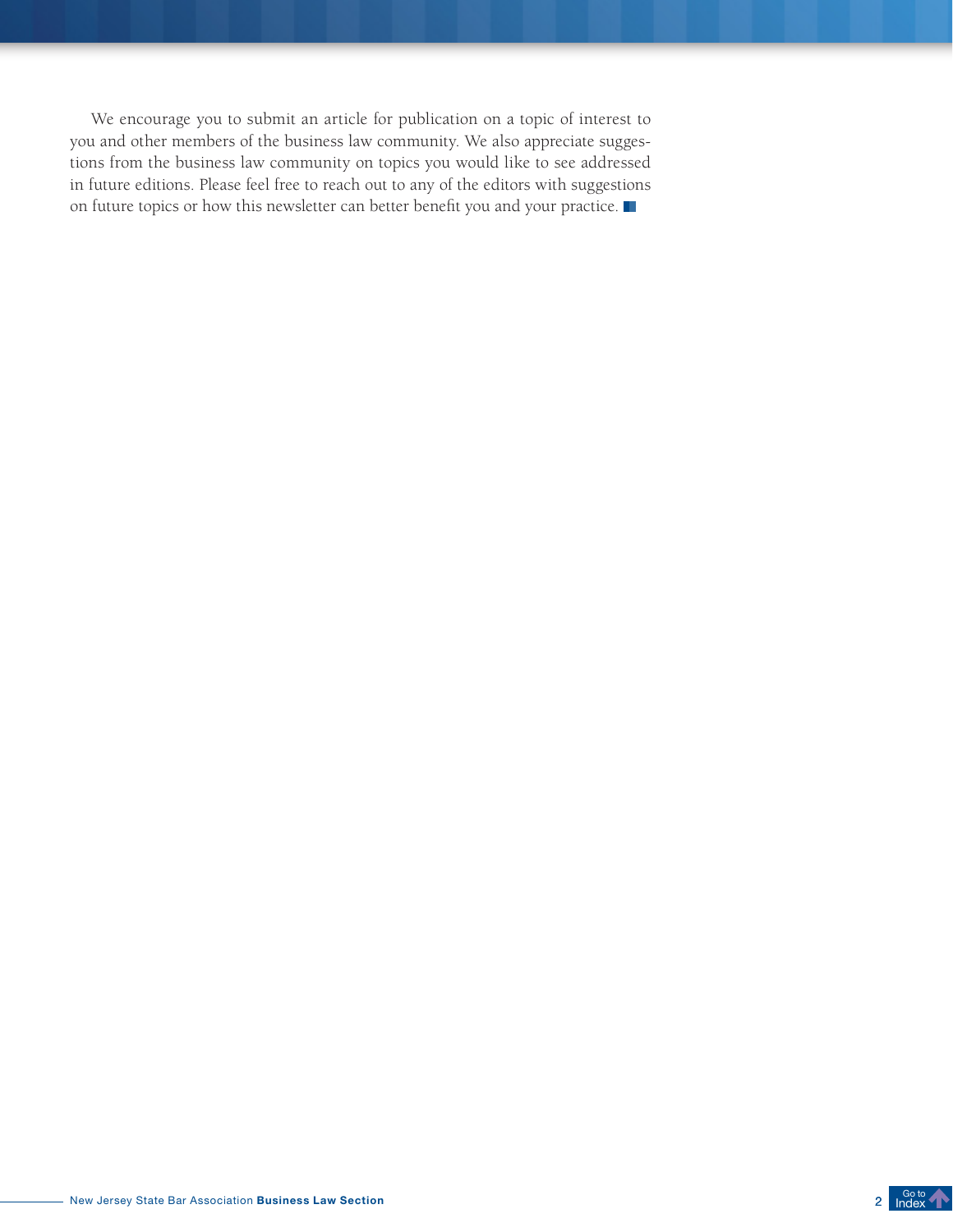### <span id="page-2-0"></span>Inside this issue

#### [Notes from the Editors](#page-0-0) 1

*[by Denise Walsh, Lori Mayer and Thomas Zalewski](#page-0-0)*

### [Does Your Acquisition Agreement Realistically Address Cyber Threats?](#page-4-0)  [The Verizon-Yahoo Agreement May Provide Guidance](#page-4-0) **5** 5

### *[by Noel D. Humphreys](#page-4-0)*

As readers may recall seeing in the news, Yahoo has suffered two major data breaches in recent years. One of these breaches resulted in the unlawful infiltration of the records of more than 1 billion Yahoo users. This article focuses on the acquisition agreement between Yahoo and Verizon and, more specifically, how the agreement handled cyber threats and data breaches.

### [Key Features of the Proposed Trump Tax Plan](#page-7-0) 8

#### *[by Maria T. Rollins](#page-7-0)*

In addition to many other changes President Donald Trump has discussed making, President Trump has proposed changes to the tax laws. This article introduces some of the key Trump tax plan elements that could affect individuals and small business owners, if enacted into law.

### [NJ-RULLCA Provisions Requiring Unanimous Consent of Members](#page-8-0) 999999

#### *[by Gianfranco A. Pietrafesa](#page-8-0)*

This article summarizes those actions that require the consent of all members of a limited liability company under the New Jersey Revised Uniform Limited Liability Company Act. It also notes when an operating agreement can provide for less than unanimous consent, notwithstanding the default rules.

### [Unanimous New Jersey Supreme Court Constricts Authority of Trial Courts](#page-9-0)  [to Approve Dissociation of Passive Members by Adoption of a Seven-Factor](#page-9-0)  [Test to Determine 'Not Reasonably Practicable'—](#page-9-0)*IE Test*, *LLC v. Carroll* 10

*[by Peter D. Hutcheon](#page-9-0)*

This article discusses the seven-factor test for judicial dissociation of a member set forth in the *IE Test, LLC v. Kenneth Carroll* case. It is written from a different perspective than the article contained in the fall issue of the newsletter. It delves into what the Court did (and, perhaps more significantly, did not) consider in rendering its decision.

### **In My Opinion-Statement of Opinion Practices** 13 and 13 and 13 and 13 and 13 and 13 and 13 and 13 and 13 and 13 and 13 and 13 and 13 and 13 and 13 and 13 and 13 and 13 and 13 and 13 and 13 and 13 and 13 and 13 and 13 and

### *[by Lydia C. Stefanowicz](#page-12-0)*

In this installment of Lydia's opinion column, the author provides an overview of the Statement of Opinion Practices. The statement is the result of a joint project undertaken several years ago by the Working Group on Legal Opinions and the Legal Opinions Committee of the American Bar Association's Business Law Section. It is meant to foster national opinion practice and to apply to all types of third-party closing opinions in a wide variety of transactions.

*The opinions of the various authors contained within this issue do not reflect any legal advice on the part of any author or any author's law firm and should not be viewed as the opinions of the Business Law Section or the New Jersey State Bar Association.*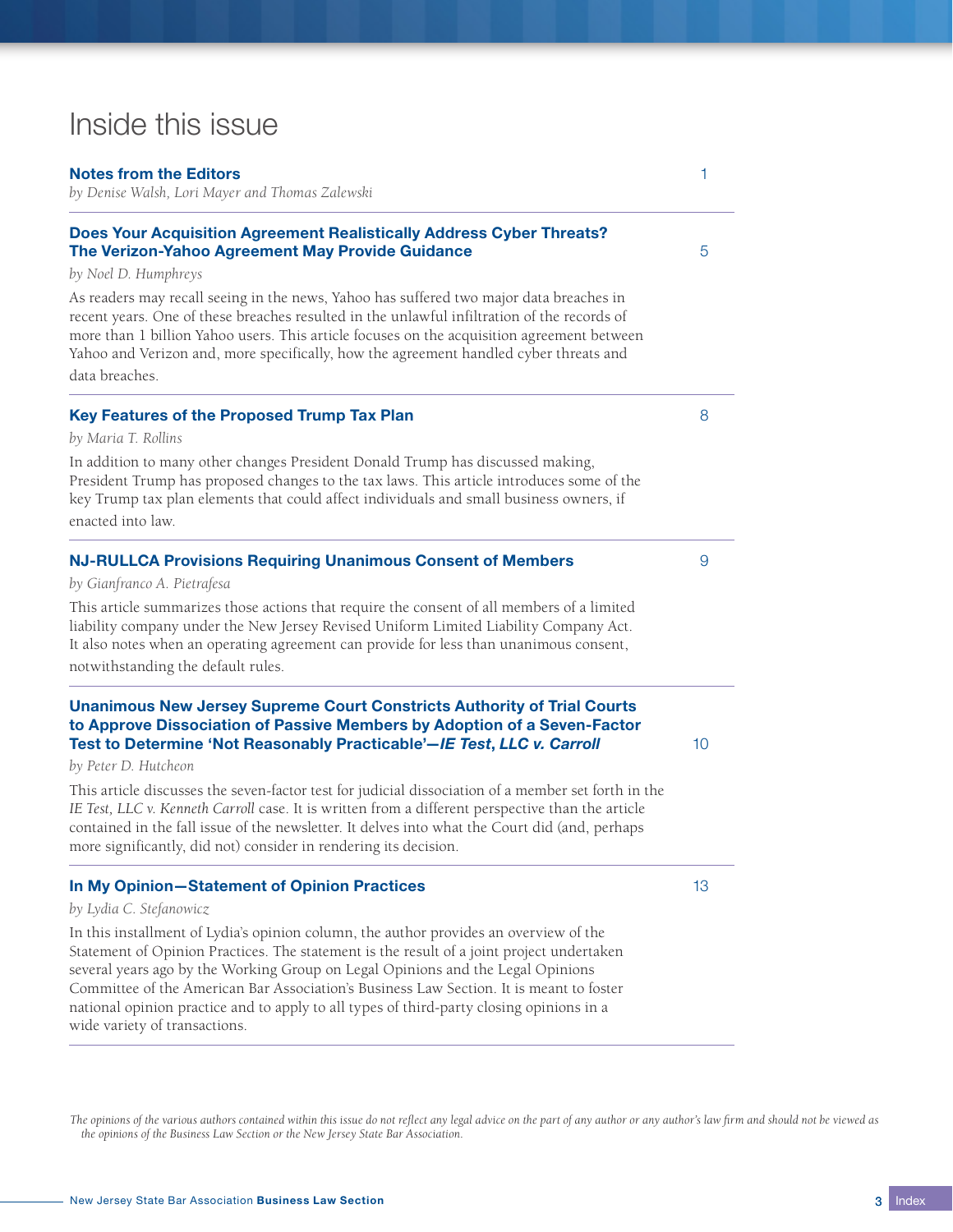### Business Law Section Board of Directors

*John A. Aiello Giordano Halleran & Ciesla*

*Barry J. Bendes Locke Lord LLP*

*Philip L. Chapman – Emeritus Director Lum Drasco & Positan LLC*

*Richard J. Conway Jr. – Emeritus Director Schenck Price Smith & King LLP*

*Colleen R. Donovan Day Pitney LLP*

*Peter H. Ehrenberg – Emeritus Director Lowenstein Sandler LLP*

*W. Raymond Felton Greenbaum Rowe Smith & Davis LLP*

*Philip D. Forlenza Giordano Halleran & Ciesla*

*Robert D. Frawley Law Offices of Robert D. Frawley* *Barry Gartenberg Barry F. Gartenberg, LLC*

*Brett R. Harris Wilentz Goldman & Spitzer*

*Stuart A. Hoberman – Emeritus Director Wilentz Goldman & Spitzer* 

*Robert A. Kaye Chasan Lamparello Mallon & Cappuzzo PC*

*Stephen H. Knee – Emeritus Director Greenbaum Rowe Smith & Davis LLP*

*Ira B Marcus – Emeritus Director Saiber LLC*

*Barry M. Marell – Emeritus Director Apruzzese McDermott Mastro & Murphy PC*

*Sheilah O'Halloran – Emeritus Director Atlantic Health System*

*Stuart L. Pachman – Emeritus Director Brach Eichler LLC*

*Gianfranco A. Pietrafesa Archer & Greiner, PC*

*Richard J. Pinto – Emeritus Director Stevens & Lee*

*Jeffrey M. Shapiro Lowenstein Sandler LLP*

*Lydia C. Stefanowicz Greenbaum Rowe Smith & Davis LLP*

*Rosaria A. Suriano Brach Eichler LLC*

*H. Glenn Tucker Greenberg Dauber Epstein & Tucker* 

*Stephen R. Urbinato Starr Gern Davison & Rubin*

*Ann M. Waeger Greenbaum Rowe Smith & Davis LLP*

*Denise Walsh Saiber LLC*

# Call for Articles

We are seeking articles for the summer 2017 issue of the *Business Law Section Newsletter* on topics of interest to business lawyers in New Jersey and written by New Jersey State Bar Association members.

The deadline for submitting articles for the summer edition is May 31, 2017.

Interested in submitting? Contact any of the editors:

Lori Mayer at 973-618-0400, ext. 127, or lmayer@nagelrice.com

Denise Walsh at 973-232-0608, or dwalsh@saiber.com

Tom Zalewski at 973-966-8115, or tzalewski@daypitney.com

We look forward to hearing from you.

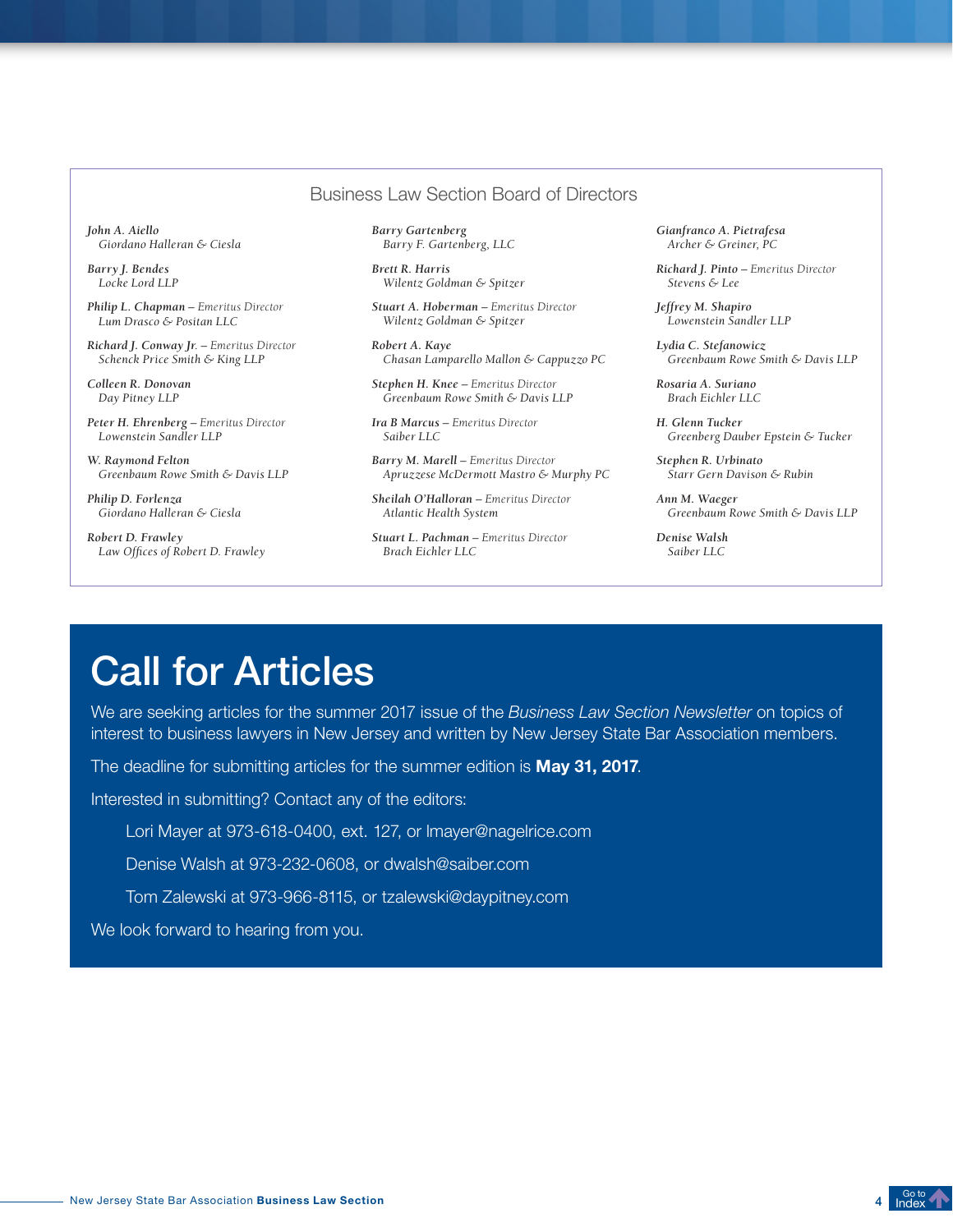# <span id="page-4-0"></span>Does Your Acquisition Agreement Realistically Address Cyber Threats? The Verizon-Yahoo Agreement May Provide Guidance

*by Noel D. Humphreys*

ast summer, Yahoo agreed to sell itself to Verizon<br>for around \$6 billion. Shortly afterwards, it came<br>to light that in 2014 intruders had electronically<br>copied half a billion Yahoo customer information files for around \$6 billion. Shortly afterwards, it came to light that in 2014 intruders had electronically copied half a billion Yahoo customer information files. Then, in Dec. 2016, it was reported that, in a separate, earlier data breach during 2013, intruders had obtained copies of the records of more than 1 billion Yahoo users, including names, telephone numbers, encrypted passwords, and unencrypted security questions that could be used to reset a password.<sup>1</sup>

If there had been any doubt about it before, these intrusions exemplify that every acquisition transaction carries risk arising out of unauthorized computer access and data theft.

What can a lawyer do to address the issue when representing either side in a transaction? Lawyers are skilled at allocating risk. That's what representations and warranties in acquisition agreements accomplish. The lawyers who crafted the Yahoo stock purchase agreement had addressed the problem in a skillful lawyer-like way. Pertinent provisions of the Yahoo-Verizon contract (the Yahoo contract) are set out in this article.<sup>2</sup>

Yahoo's representations included a statement that Yahoo's "organizational, physical, administrative, and technical measures applicable to Personal Data" are "reasonably consistent with…reasonable practices in the industry," as well as Yahoo's contractual commitments and any "written public-facing policy…related to privacy, information security or data security…."3 This representation relates most directly to the data breaches that occurred.

From the buyer's point of view, this representation regarding data security may not be as strong as the buyer might have liked, in retrospect. If one assumes Yahoo actually met the standard set forth in the representation, its adherence to the industry norm did not prevent the theft of a half-billion data files. Given how

common data security breaches are today, maybe industry norms in general fail to protect personal data adequately. Maybe lawyers who represent buyers should not rely on adherence to industry norms as the basis for the representations. Maybe industry practices that do not thwart widespread data theft should not be considered 'reasonable.'

As it turned out, the representation in the Yahoo contract contains several features that favor Yahoo. First, the representation is made only to the actual knowledge of certain Yahoo officers and employees. Second, Yahoo's security measures must only be 'reasonably consistent' with 'reasonable' industry practices. Third, a failure to 'reasonably' comply with 'reasonable' industry practices is excused if failure to have implemented and maintained the practices "would not…reasonably be expected to have" a material adverse effect (MAE). So, reasonable expectation of MAE is the standard, rather than an actual MAE. Fourth, the MAE limitation takes effect only when Yahoo fails the first two parts of the standard. Therefore, if Yahoo matched reasonable industry security practices that allow widespread data theft, it is not liable, regardless of any actual adverse effect or any expectation of one. The standard to be met is measured by reasonable industry practice, and not what is actually necessary to protect customer data.

Vicariously experiencing what Yahoo and Verizon have been going through, business lawyers can take away a few basic lessons that do not require high-level computer literacy.

Acquisition agreements can appropriately address risks of data theft and unauthorized access to computer systems, as well as allocation of costs arising out of them. Such risk allocations these days seem more common in the context of sensitive information about individual human beings than in the context of company operation generally. Perhaps by including in acquisi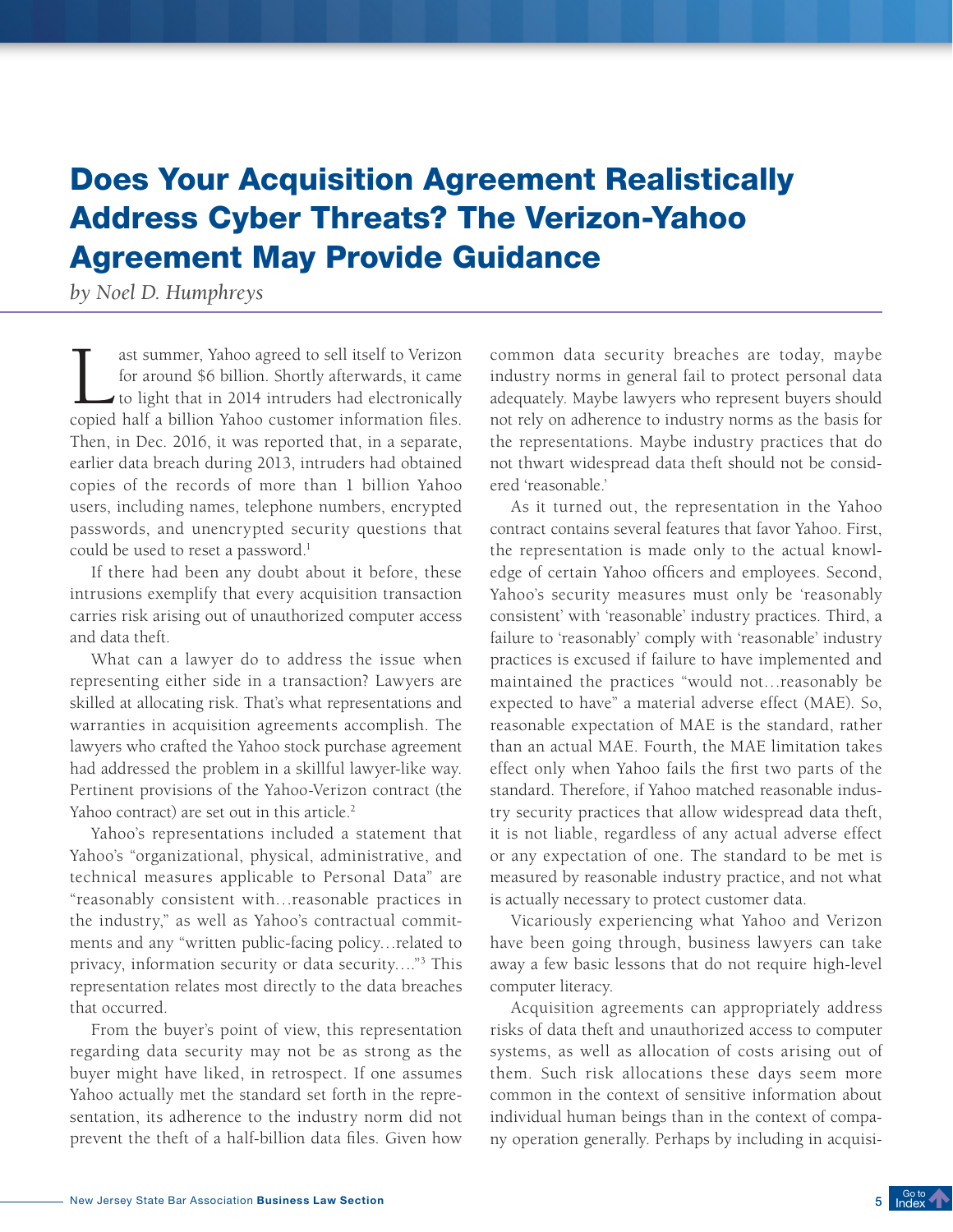tion agreements provisions that address these questions, lawyers can help strengthen American infrastructure against cyber attacks and hacked email accounts.

In an unscientific perusal of recent, publicly available acquisition agreements, the author found no examples of statements about distributed denial of service (DDoS) attacks or other commonly found cyber threats. In 2016, DDoS attacks grew more frequent, persistent and complex. According to Verisign, in the second quarter of 2016, both attack size and attack frequency had increased 75 percent from one 12-month period to the next.4 Traditional patterns of drafting representations and warranties to define and allocate cyber risks typically appear in well-crafted agreements such as Yahoo's contract. The Yahoo contract includes representations about computer security in the section headed "Intellectual Property." Some contracts split those representations between a section headed "IT & Security" and a section headed "Privacy and Data Security," or similarly titled provisions.

An acquirer typically wants to know that a target's electronic equipment and software function properly and that personally identifiable information about customers, patients or others has been handled in a legally compliant manner. The Yahoo contract has a thorough definition of "Personal Data," and addresses both these concerns.

Economic success of a business that sells online often derives from matching customers and online advertising, based on algorithms and relationships with third parties. Consequently, an acquirer could reasonably be expected to ask not only about the target's own handling of data, but also about how independent third parties handle data and serve advertising on the target's website. The acquirer may ask the target about contract provisions and other steps the target has taken to ensure that independent contractors handle sensitive information suitably. At least two separate representations in the Yahoo contract deal with steps Yahoo took to ensure compliance by its own independent contractors and vendors in handling sensitive data. The Yahoo contract calls out compliance with published privacy policy statements, as well as more general compliance with law. An unscientific survey of other publicly available acquisition agreements suggests the unusual care the Yahoo contract drafters took to address Yahoo's compliance with its own "written public-facing policies regarding privacy and data security."

The Yahoo contract has a specific representation to the effect that Yahoo obtained required consents to the transfer of personal data from Yahoo to the buyer.5 Another representation addresses the need for governmental consents to the proposed transaction. On its face, this additional representation presumably arose because of the strict European rules that apply to transfer of sensitive personal information. On the other hand, given settlements the Federal Trade Commission (FTC) has entered into recently, representations focused on published privacy policies may justify this additional representation about consents, regardless of the applicability of European practices and standards.

In addition to statements about current computer systems, management practices and contract obligations, the Yahoo contract contains provisions regarding past security breaches. Relevant questions a buyer might ask include: Have there been any security breaches? Has any personal data been taken? Has there been an unauthorized intrusion that was reported to a governmental authority, such as the FBI? Has any data breach notification law been triggered in a way that requires notice to customers? The contract's definition of 'security breach' focuses on breaches involving loss of personal data, but an acquisition agreement could address 'breaches' based on unauthorized intrusions (regardless of effects on personal data).

Some agreements, but not the Yahoo contract, ask whether the seller has a data recovery plan or incident response plan, whether back-up copies of critical data are stored locally, or whether the seller has practiced its incident response plan recently.

In the Yahoo contract and many others, representations regarding data security frequently contain a 'knowledge' qualifier and a 'material adverse effect' qualifier. Past data breaches, including the Yahoo breaches, establish that an intruder may have access to a system for months before the system's owner notices. As a result, a knowledge qualifier may not provide the protection a buyer actually wants, but a seller may consider the qualifier to be essential.

Buyers do not seem to typically ask whether there has actually been a security breach. Instead, buyers seem to be settling for representations that management does not know of security breaches. In light of the widespread experience of unauthorized access to computer systems, buyers may want to consider a more aggressive stance on representations of this sort.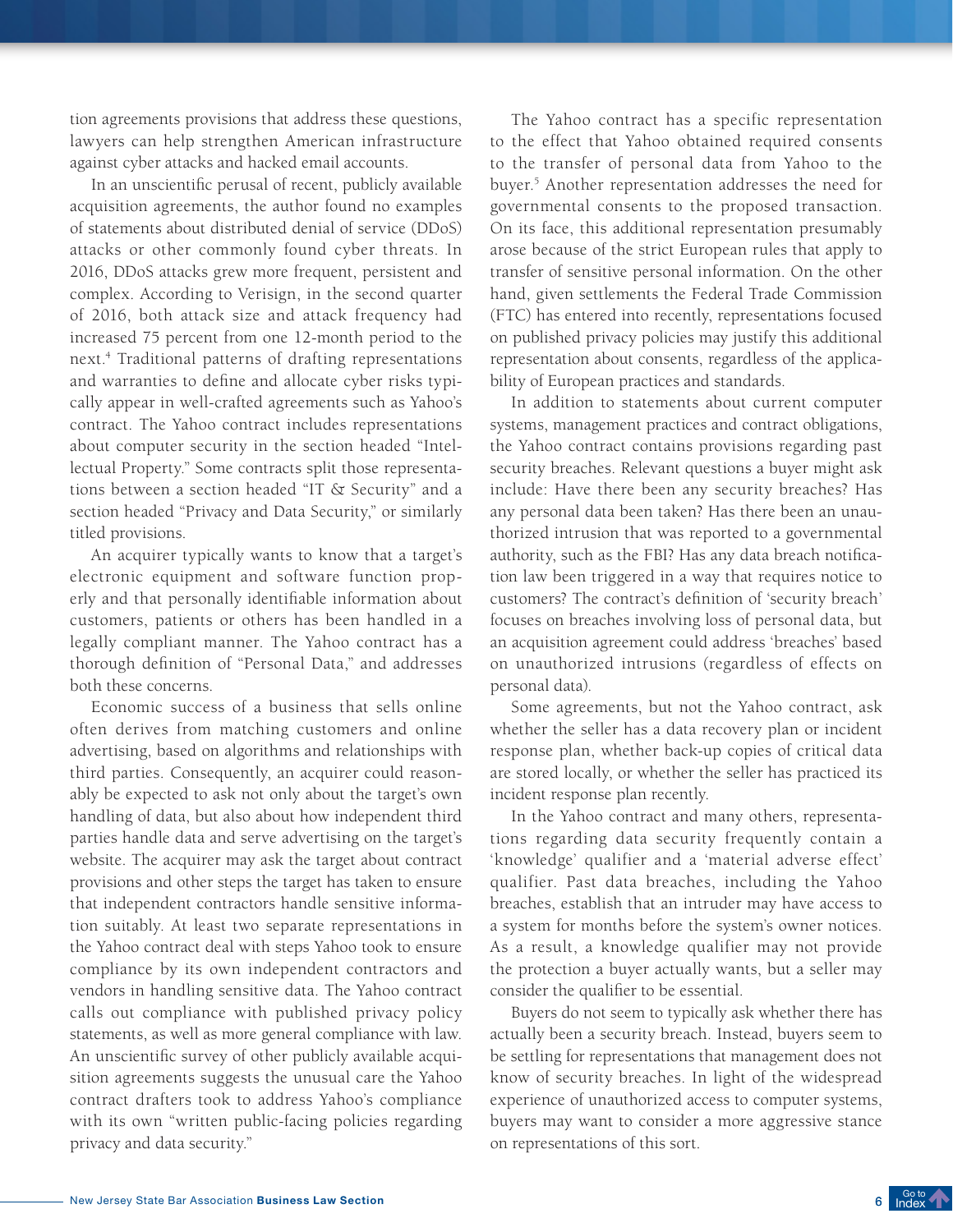Now that, thanks to Yahoo, practitioners have a better idea of some of the things that can go wrong at inopportune times, lawyers can help clients forestall adverse outcomes by focusing attention on allocating risks around cyber threats in acquisition agreements and other agreements.

*Noel D. Humphreys is of counsel at Connell Foley LLP. His practice focuses on business transactions, organizational governance, trademarks and copyrights.* 

- 1. *See* Scott Moritz and Brian Womack, Verizon Explores Lower Price or Even Exit From Yahoo Deal, Dec. 15, 2016, https://www.bloomberg.com/news/articles/2016-12-15/ verizon-said-to-explore-lower-price-or-even-exit-from-yahoo-deal; Goel, Vindu and Perlroth, Nicole, Yahoo Says 1 Billion User Accounts Were Hacked, *NY Times*, Dec. 14, 2016, available at [http://www.nytimes.com/2016/12/14/technology/yahoo-hack.](http://www.nytimes.com/2016/12/14/technology/yahoo-hack.html?_r=0) html? $r=0$ .
- 2. The "Yahoo contract" as defined in this article is the stock purchase agreement dated as of July 23, 2016, between Yahoo! Inc. and Verizon Communications, Inc. The contract is attached as Exhibit 2.1 to Yahoo's Current Report on Form 8-K filed with the Securities and Exchange Commission on July 25, 2016, and can be found at [https://www.sec.gov/](https://www.sec.gov/Archives/edgar/data/1011006/000119312516656036/d178500dex21.htm) [Archives/edgar/data/1011006/000119312516656036/d178500dex21.htm](https://www.sec.gov/Archives/edgar/data/1011006/000119312516656036/d178500dex21.htm).
- 3. *See* Section 2.16(o) of the Yahoo contract.
- 4. *See* https://www.verisign.com/assets/report-ddos-trends-Q22016.pdf.
- 5. *See* Section 2.16(n) of the Yahoo contract.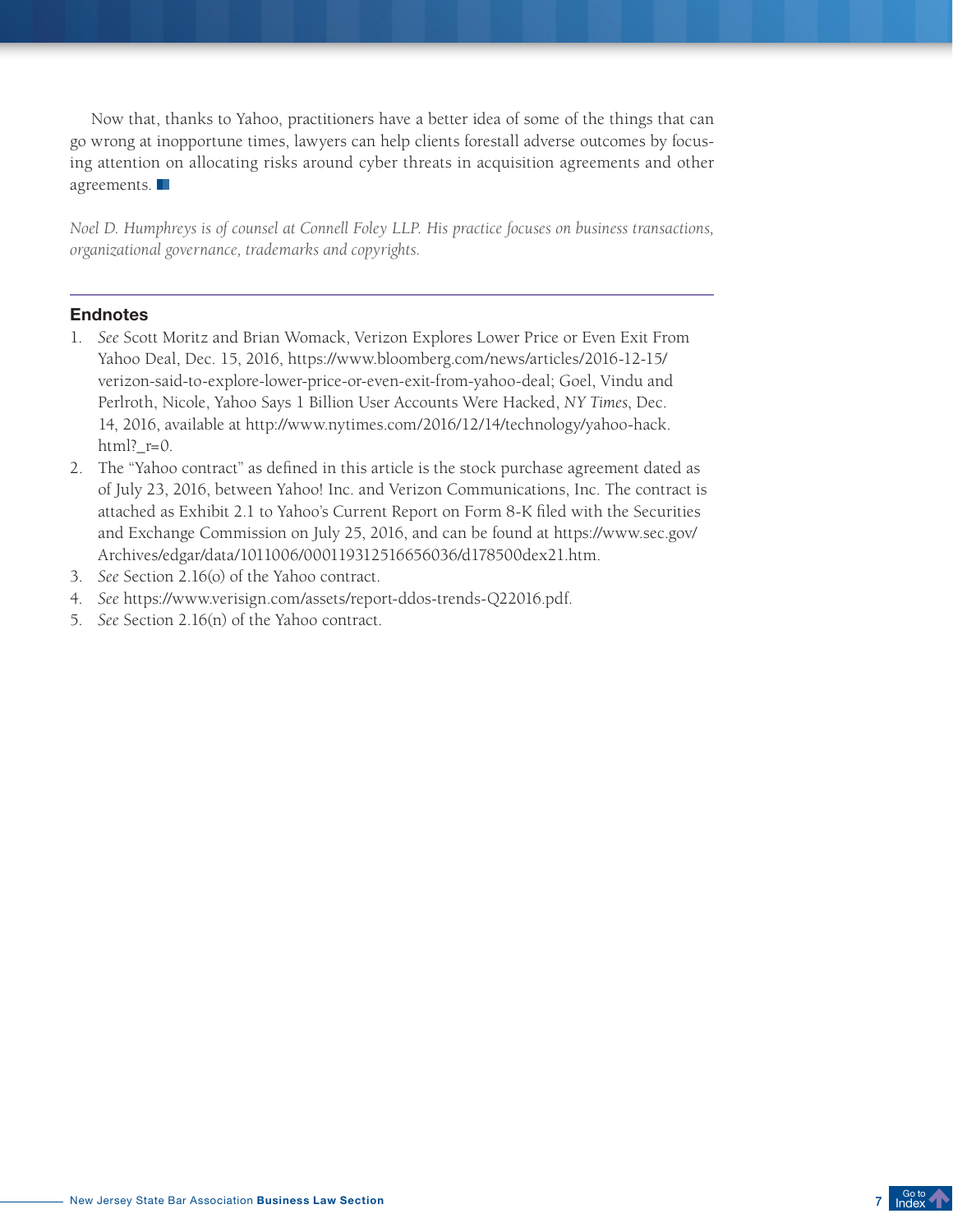### <span id="page-7-0"></span>Key Features of the Proposed Trump Tax Plan

*by Maria T. Rollins*

**P**resident Donald Trump has proposed a detailed<br>tax plan (the Trump tax plan) that will revise<br>and update both the individual and corporate<br>tax codes. This article introduces some of the key tax plan (the Trump tax plan) that will revise and update both the individual and corporate tax codes. This article introduces some of the key plan elements that could affect individuals and small business owners, if enacted into law.

### Top Tax Rates Decrease

Currently, the 2017 top tax rate on ordinary income is 39.6 percent. Under the Trump tax plan, the top rate on ordinary income will drop to 33 percent. President Trump also has proposed lower rates throughout all tax brackets.

More taxpayers will pay the 20 percent tax capital gains. This rate will kick in for all taxpayers in the top bracket (\$127,500 if single and \$255,000 if married filing jointly). Currently, this rate does not kick in until one earns more than \$425,400 if single and \$487,650, if married filing jointly.

### One Tax Rate for Businesses

The Trump tax plan would include a single 15 percent tax rate for business income, whether the business is an S-corporation, partnership or Schedule C. Because sole proprietorships qualify, more wage earners may become self-employed business owners.

Under the Trump tax plan, companies could expense 100 percent of all asset acquisitions, with no limitation.

### Capped Deductions

For individual taxpayers, Trump plans an overall limit on itemized deductions of \$100,000 if single and \$200,000 if married filing jointly. Currently, itemized deductions are reduced by three percent for every dollar a taxpayer's income exceeds \$250,000 if single and \$300,000 if married filing jointly.

### Elimination of the Estate Tax

Trump has proposed eliminating the estate tax. Still up for discussion is the gift tax, or whether the estate tax will be eliminated all at once or phased out over time. Also, there would be no step-up in basis. It is unclear if under Trump's plan heirs would take the assets at the decedent's basis or if appreciation on the assets is taxable at death.

### Other Key Plan Features for Individuals

The Trump tax plan also eliminates:

- **•**  Head of household filing status for single parents
- Net investment income tax
- Alternative minimum tax (AMT) for individuals

The plan increases the standard deduction from \$6,300 to \$15,000 for singles and from \$12,600 to \$30,000 for married couples filing jointly. It also taxes carried interest as ordinary income.

### Other Changes Impacting Businesses

Businesses will need to pay attention to these proposed changes as well:

- **•**  Reduction in the corporate income tax rate from 35 percent to 15 percent
- **•**  Elimination of the corporate AMT
- **•**  Elimination of the domestic production activities deduction under Section 199 of the Internal Revenue Code and all other business credits, except for the research and development credit
- **•**  Implementation of a deemed repatriation of currently deferred foreign profits, at a tax rate of 10 percent

### **Conclusion**

It may appear that with many of these proposed changes most individuals and businesses will pay less tax under Trump's plan. Tax planning, however, will be challenging since exactly how and when it will affect taxpayers during 2017 is still unknown. The timing of key proposals under the plan could be delayed into late 2017 or early 2018. Tax advisors will need to monitor the progress in advising clients, especially those contemplating significant transactions during 2017.

*Maria T. Rollins, CPA/MST, is a member of Kreinces Rollins & Shanker, LLC in Paramus.*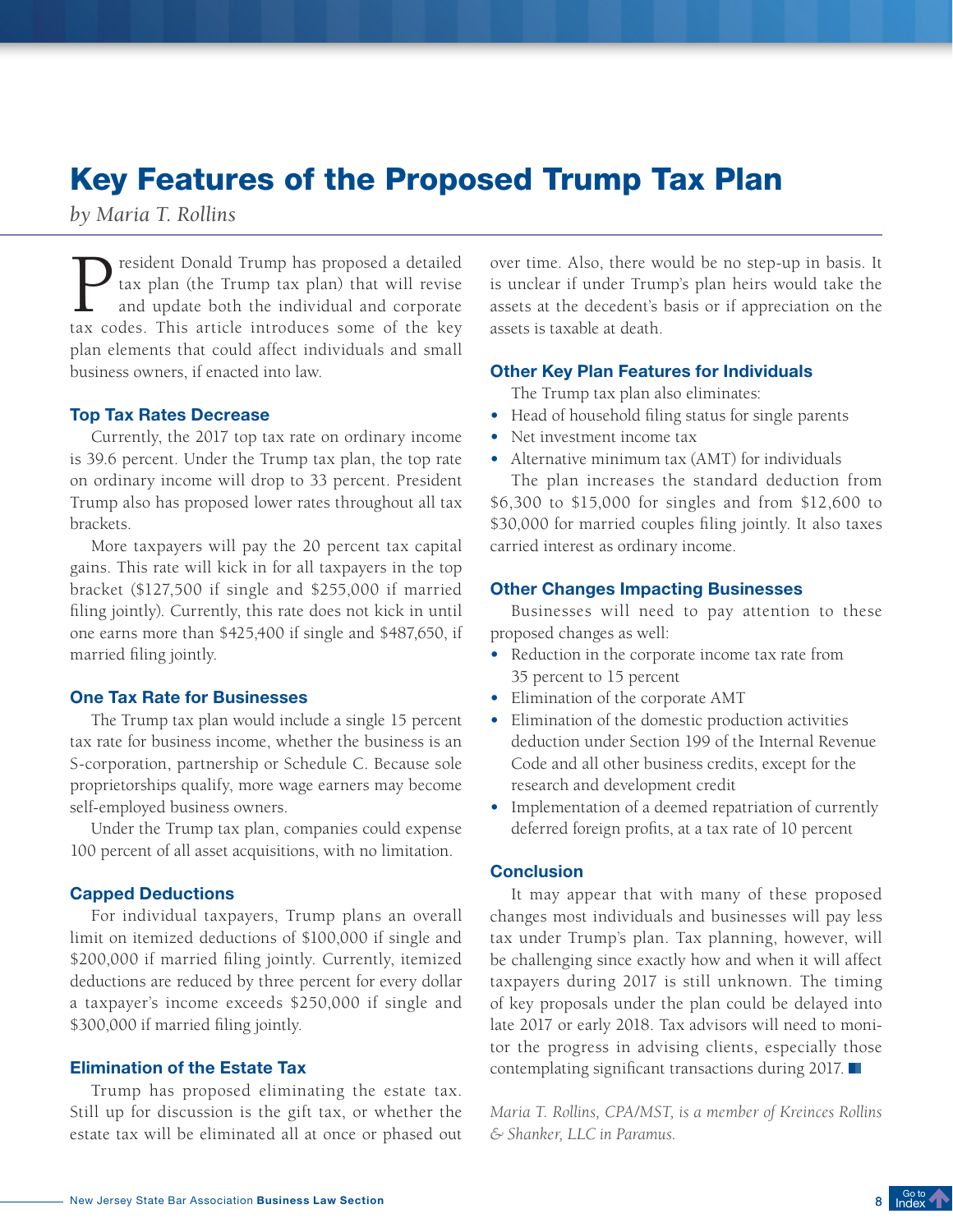## <span id="page-8-0"></span>NJ-RULLCA Provisions Requiring Unanimous Consent of Members

*by Gianfranco A. Pietrafesa*

There are numerous provisions in the New Jersey<br>Revised Uniform Limited Liability Company<br>Act (NJ-RULLCA)<sup>1</sup> requiring the consent of all<br>members of a limited liability company (LLC) regarding Revised Uniform Limited Liability Company Act (NJ-RULLCA)<sup>1</sup> requiring the consent of all members of a limited liability company (LLC) regarding certain actions. Fortunately, NJ-RULLCA implicitly authorizes the members of an LLC to agree in the company's operating agreement to require something less than unanimous consent of the members. N.J.S.A. 42:2C-11(c) expressly identifies the provisions an operating agreement may not alter or eliminate (unless done in accordance with NJ-RULLCA). By implication, any other statutory provisions may be altered or even eliminated in the operating agreement. In further support of this principle is the statutory language included in NJ-RULLCA about the freedom of contract and the enforceability of operating agreements.<sup>2</sup>

The following list identifies the actions requiring the unanimous consent or vote of the members under NJ-RULLCA. As noted, an operating agreement may change the required vote from unanimous to something less than unanimous, such as a simple majority or super-majority vote.

- 1. After the formation of an LLC, a person may become a member only with the consent of all existing members<sup>3</sup>
- 2. Any action, matter or decision outside the ordinary course of business, regardless of whether the LLC is member-managed or manager-managed<sup>4</sup> (This includes decisions to (a) sell, lease, exchange or otherwise dispose of all or substantially all of the LLC's property outside the ordinary course of business, (b) mergers, (c) conversions and (d) domestications.)<sup>5</sup>
- 3. Amending the operating agreement, regardless of whether the LLC is member-managed or managermanaged<sup>6</sup>
- 4. Authorizing or ratifying an act or transaction that violates the fiduciary duty of loyalty<sup>7</sup>
- 5. Expelling a member from the LLC pursuant to the provisions of NJ-RULLCA. However, the vote of the

member being expelled is not required (obviously)<sup>8</sup>

- 6. Dissolving the LLC9
- 7. As noted, merging the LLC with or into another entity, converting the LLC into another type of business entity, and domesticating the New Jersey LLC into another state so that it becomes an LLC of the other state<sup>10</sup>
- 8. With regard to any merger, conversion or domestication, if a member will be subject to personal liability as a result of the merger, conversion or domestication, that member must approve the merger, conversion or domestication. Since almost all members will be similarly situated, any merger, conversion or domestication that will result in personal liability to the members will require the approval of all members.<sup>11</sup>

*Gianfranco A. Pietrafesa is a partner of Archer & Greiner, P.C. in its Hackensack office, where he is a member of its business counseling group. He is a director and past chair of the Business Law Section and served on the select committee that drafted NJ-RULLCA.* 

- 1. N.J.S.A. 42:2C-1 *et seq*.
- 2. N.J.S.A. 42:2C-11(i).
- 3. N.J.S.A. 42:2C-31(c)(3).
- 4. N.J.S.A. 42:2C-37(b)(4) & -37(c)(4)(c).
- 5. *See* N.J.S.A. 42:2C-37(c)(4), -75(a), -79(a) & -83(a). (Note that NJ-RULLCA uses the term "activities" instead of "business" because an LLC may be used for nonprofit purposes. *See* N.J.S.A. 42:2C-4(b); Uniform Law Commission Comment to RULLCA Section 108(b)).
- 6. N.J.S.A. 42:2C-37(b)(5) & (c)(4)(d).
- 7. N.J.S.A. 42:2C-39(f).
- 8. N.J.S.A. 42:2C-46(d).
- 9. N.J.S.A. 42:2C-39(a)(2).
- 10. N.J.S.A. 42:2C-75(a); 42:2C-79(a); 42:2C-83(a).
- 11. N.J.S.A. 42:2C-86.

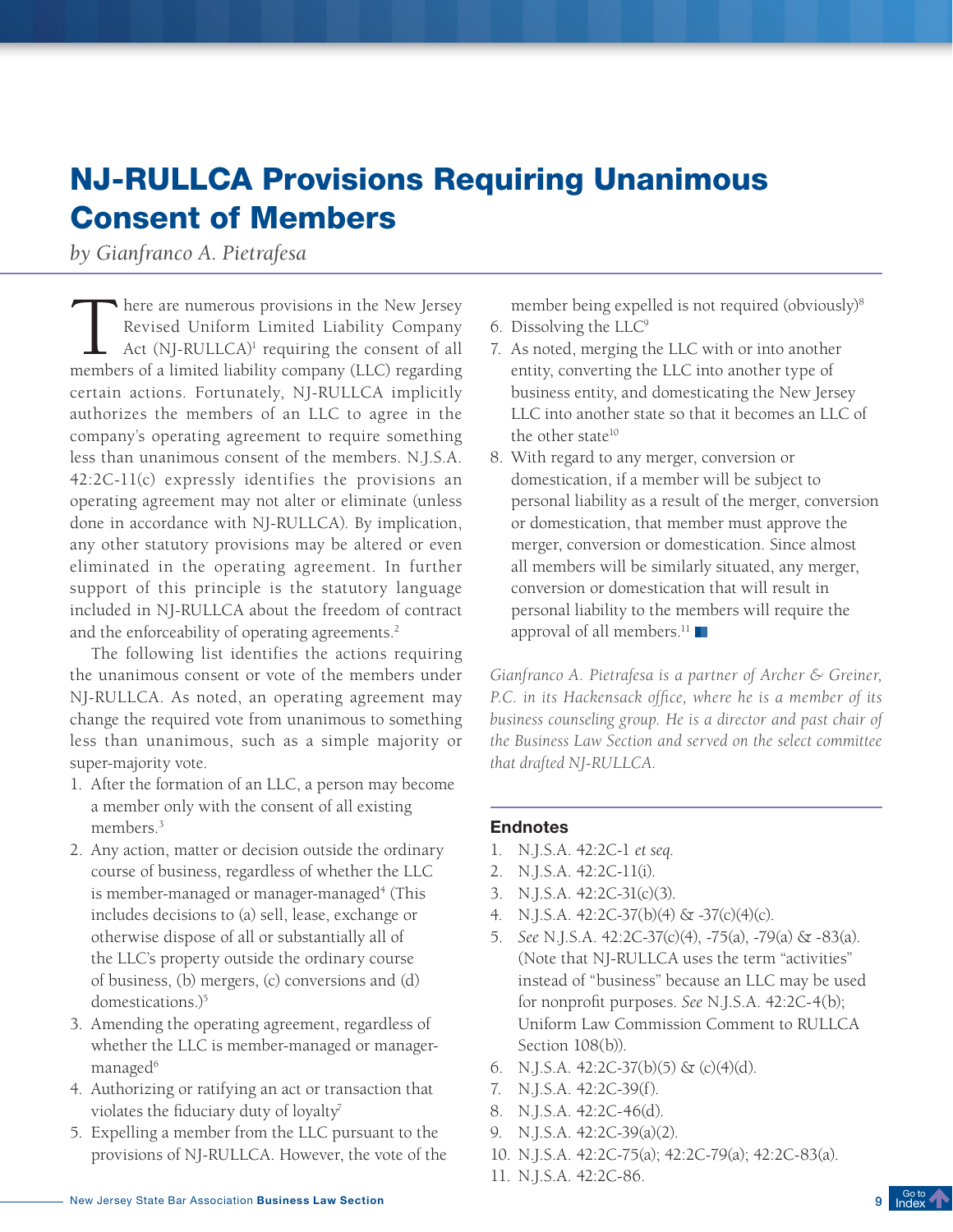# <span id="page-9-0"></span>Unanimous New Jersey Supreme Court Constricts Authority of Trial Courts to Approve Dissociation of Passive Members by Adoption of a Seven-Factor Test to Determine 'Not Reasonably Practicable' —*IE Test, LLC v. Carroll*

*by Peter D. Hutcheon*

s discussed in the fall issue of the *Business Law*<br>Section *Newsletter*, the *New Jersey Supreme*<br>Court issued a unanimous decision in Aug.<br>2016 regarding standards for court-ordered dissociation *Section Newsletter*, the New Jersey Supreme  $\blacktriangle$  Court issued a unanimous decision in Aug. 2016, regarding standards for court-ordered dissociation of limited liability company (LLC) members.<sup>1</sup>

Although the facts have been reported previously, they are worth repeating in some detail in the context of this article.

Two men (Carroll and Cupo), apparently engineers, formed an engineering consulting business as a Delaware limited liability company, with 51 percent owned by Carroll and 49 percent by Cupo. A third man, James, was an employee. The business was to design testing systems used by manufacturers. James was employed as business development manager, and later as vice president. In 2009, the company filed for Chapter 7 bankruptcy. Just before filing bankruptcy, Cupo formed a New Jersey LLC and was its sole member. Then, James purchased a 50 percent interest in the new LLC. Thereafter, the three men entered into what the Court terms "a preliminary agreement" under which Carroll owned 33 percent, Cupo 34 percent, and James 33 percent of the new LLC. The Court's opinion does not detail what, if anything, Carroll contributed for his one-third interest beyond making one sales call. Cupo managed engineering, manufacturing, and financial matters. James was responsible for business development.

The new LLC prospered (making almost \$400,000 in 2009 (its first year) and over \$1,230,000 for the first six months of 2010). Cupo and James were paid \$170,000 per year and received several \$10,000 bonus distributions. Carroll received nothing. The three were unable to agree on the terms of an operating agreement,

and Carroll demanded payments (in part to recover a claimed \$2.5 million loss in the failed LLC). Cupo and James claimed they were unable to obtain bank financing due to the absence of an operating agreement, which limited the new LLC's ability to grow. Carroll stated he "would be willing to assist in financing if impeded by the lack of an operating agreement."2

In late Jan. 2010, after Cupo and James were no longer communicating with Carroll (and vice-a-versa), Cupo and James sought to dissociate Carroll from the LLC, either due to "wrongful conduct that adversely and materially affected the...business" or to conduct which made it "not reasonably practicable" to carry on the business.<sup>3</sup>

New Jersey Statutes Annotated, at N.J.S.A. 42:2B-24, (the New Jersey Limited Liability Company Act), which governs this case, was replaced by the Revised Uniform Limited Liability Company Act at N.J.S.A. 42:2C-1, *et seq*., effective March 18, 2013, but the "not reasonably practicable" standard remains in N.J.S.A. 42:2C-46. The trial court denied the first claim, but granted the second, valuing the business at over \$680,000 and awarding Carroll over \$220,000 as a result of his dissociation. The Supreme Court's opinion does not report that Carroll made any challenge to this 2010 valuation, then or subsequently. At Carroll's request, the trial court stayed its judgment of dissociation and payment to him, pending appeal. That decision was affirmed by the New Jersey Superior Court, Appellate Division, in an opinion not approved for publication. Carroll then petitioned the Supreme Court for certification, which was granted in 2015. Although not stated in the court's opinion, presumably the stay continued through the Supreme Court's judgment.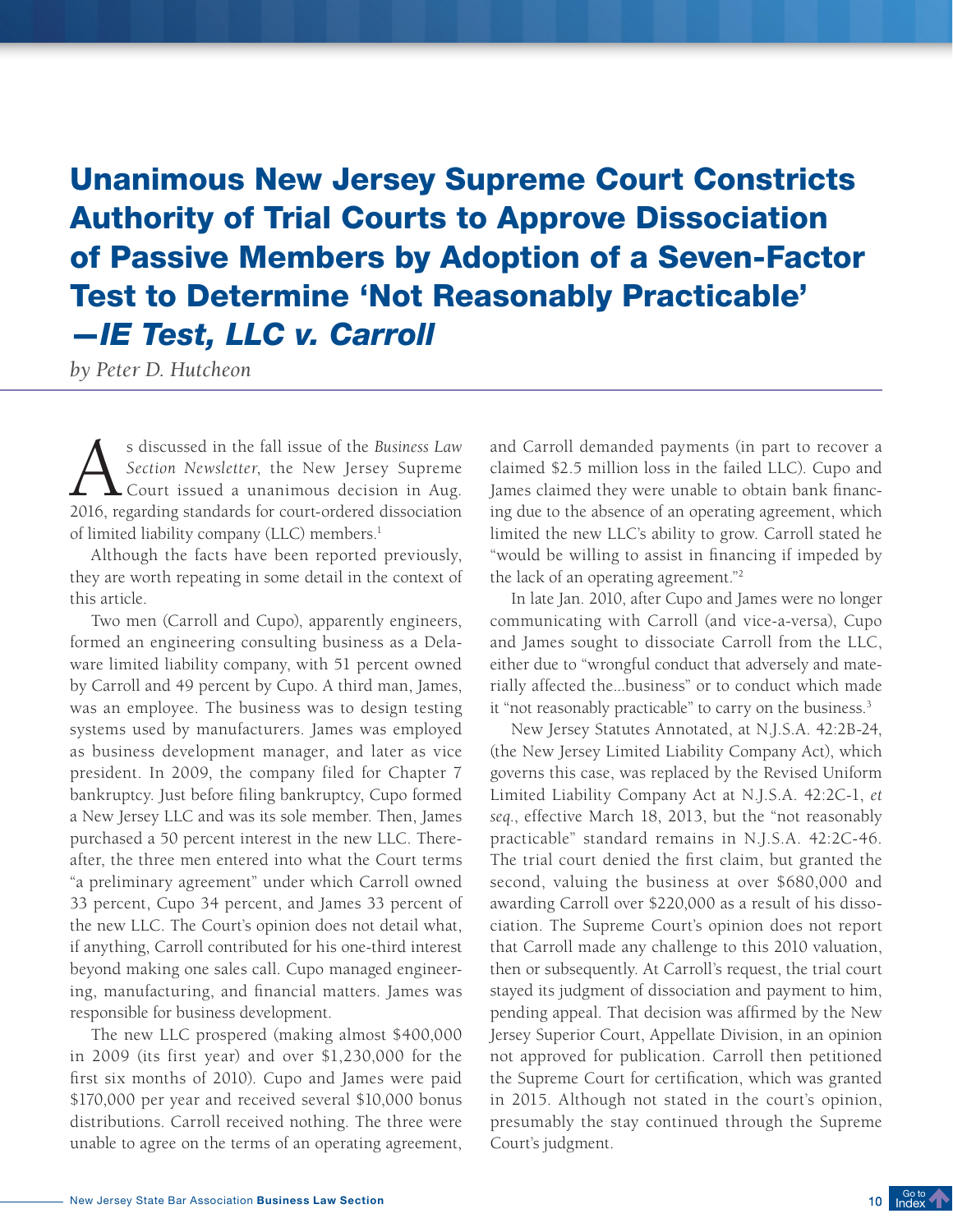The New Jersey Supreme Court, over six and a half years after the trial court decision, unanimously reversed, holding that the trial court must apply a seven-factor test to determine if Carroll's conduct made it "not reasonably practicable" for him to be a member of the LLC. The Supreme Court was clearly influenced by Carroll's relative passivity, and by the ability of Cupo and James to manage the operations of the LLC by majority rule, as provided in the New Jersey statute for member-managed LLCs without an operating agreement (except for decisions to admit a member or to dissolve). Thus, Carroll would be entitled to one third of the LLC's value, including increases from 2010 on. But, in effect, the Supreme Court was recognizing a 'right to remain' once admitted to a New Jersey LLC.

The opinion does not state whether Carroll received any payments from the New Jersey LLC during the period between Jan. 2010 and Aug. 2016. Given the positions of the parties, such payments would have occurred only to the extent the LLC made distributions (which Cupo and James did not necessarily need to occur, as they could take salary and bonuses). Nonetheless, as a member of an LLC, Carroll would have been subject to an annual allocation of one third of the LLC's profits and losses, and would have been subject to taxation on the allocated profits. Carroll was, accordingly, left with tax liability, presumably with only limited funding from distributions from the LLC.

One may wonder how Cupo and James reacted to having Carroll as a classic 'silent partner,' with a claim to a third of any growth in the LLC (if his appeal succeeded), without the requirement of any effort or contribution from him. The Court, however, did not directly discuss this aspect of 'reasonable practicability.' The Court also did not address (perhaps due to a failure to proffer proof) the impact of the absence of an operating agreement on an application for bank financing. Generally, such an absence would severely limit banks from offering such financing, especially given the heightened scrutiny of loans in the post-2008 regulatory environment.

The seven-factor test adopted by the Court is: 1) the nature of the member conduct relating to the LLC business; 2) whether, if the member remains, the entity may be managed for its purposes; 3) whether the dispute among members prevents them from working together for the benefit of the LLC; 4) whether there is a deadlock; 5) whether, even if a deadlock exists, the members

can make management decisions; 6) whether, due to the LLC's financial condition, there is a business to operate; and 7) whether continuing in operation, with the member remaining, is financially feasible.<sup>4</sup>

The Supreme Court then instructs:

A trial court considering an application to expel a member under...the "not reasonably practicable" standard should conduct a case-specific analysis of the record using those factors, and other considerations raised by the record, with no requirement that all factors support expulsion, and no single factor determining the outcome.<sup>5</sup>

It is telling that the Court uses the term "expel" to characterize a judicially sanctioned dissociation; indeed, the Court calls Section 24(b)(3)(c) "...the LLCA's expulsion remedy."6 The Court also notes Carroll's claim that "the court order dissociating him from...[the LLC] deprived him of protections that the Legislature conferred on minority investors...."7

In troubled marriages, one may obtain a 'no-fault' divorce, essentially for irreconcilable differences. Often, there is related litigation regarding the amount of equitable distribution, but there is no legal right to *remain* a spouse. The Court's constrictions on the authority of trial courts to grant a similar separation (together with payment to a dissociated member of the value of that member's interest) suggests that, in New Jersey at least, once an LLC is formed separating someone from membership is not to be granted easily, regardless of how impracticable it may be to proceed.

It is also of interest that the Court did not acknowledge that the not reasonably practicable standard in N.J.S.A. 41:2B-24 was essentially copied from the judicial dissolution provision<sup>8</sup> of the Revised Uniform Limited Partnership Act as in effect in New Jersey, a pattern similarly replicated under Delaware law. The Court did not discuss any decisions under either of the related Delaware statutes. Nor did it address the governance distinctions between a limited partnership (with a requirement of at least one general partner) and an LLC, distinctions that might have been germane to its analysis.

More fundamentally, the Court, (despite citing Section  $66(a)$  of the Limited Liability Company Act,<sup>9</sup> which calls for the act "to be liberally construed to give the maximum effect to the principle of freedom of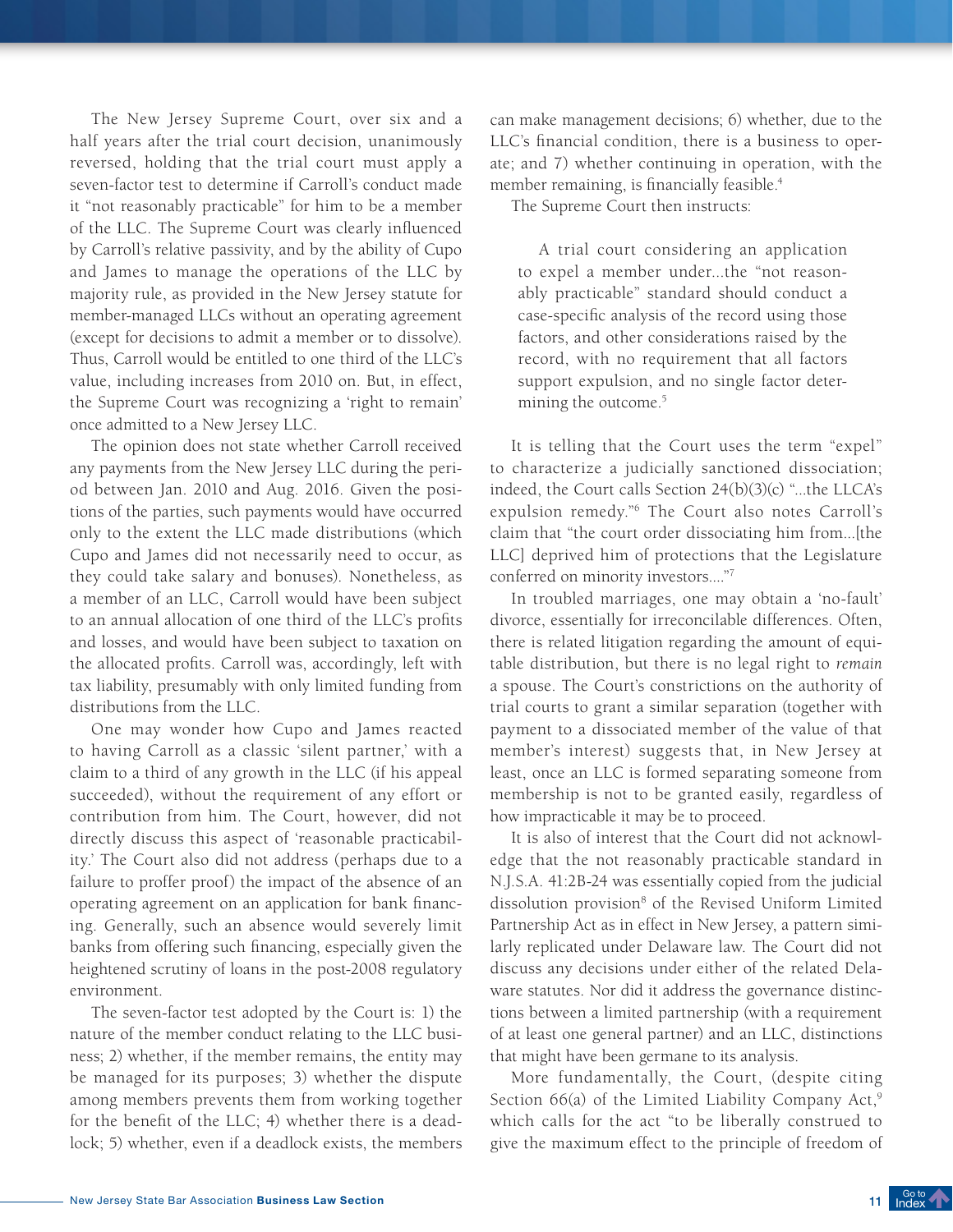contract and to the enforceability of operating agreements") did not consider whether the failure of participant members of an LLC to reach consensus on the terms of an operating agreement is in effect a repudiation of the contractual basis from which the LLC proceeds (*i.e*., that continuation of an LLC with those members was not reasonably practicable).

### **Conclusion**

The New Jersey Supreme Court's focus on the abstract logic of statutory language, and on the Court's newly announced seven-factor test, led it to force three men to remain in business together for over 6 ½ years, despite their inability to get along. The experience under the same not reasonably practicable standard in other jurisdictions reflects a judicial understanding there that successful unincorporated businesses require a substantial level of agreement among the parties. When that agreement is not reasonably practicable, the parties may seek a judicial 'divorce' so the business may have a better chance to survive and prosper.

*Peter D. Hutcheon is a member of Norris, McLaughlin & Marcus, P.A. and former chair (1990- 1992) of the New Jersey State Bar Association's Business Law Section.*

- 1. *IE Test, LLC v. Carroll*, 226 N.J. 166, 140 A.3d 1268 (Aug. 8, 2016).
- 2. *Id.* at 176.
- 3. *Id.* at 174.
- 4. *Id.* at 183.
- 5. *Id.* at 184.
- 6. *Id.* at 178.
- 7. *Id.* at 176.
- 8. N.J.S.A. 42:2A-52.
- 9. N.J.S.A. 42:2B-66(a).

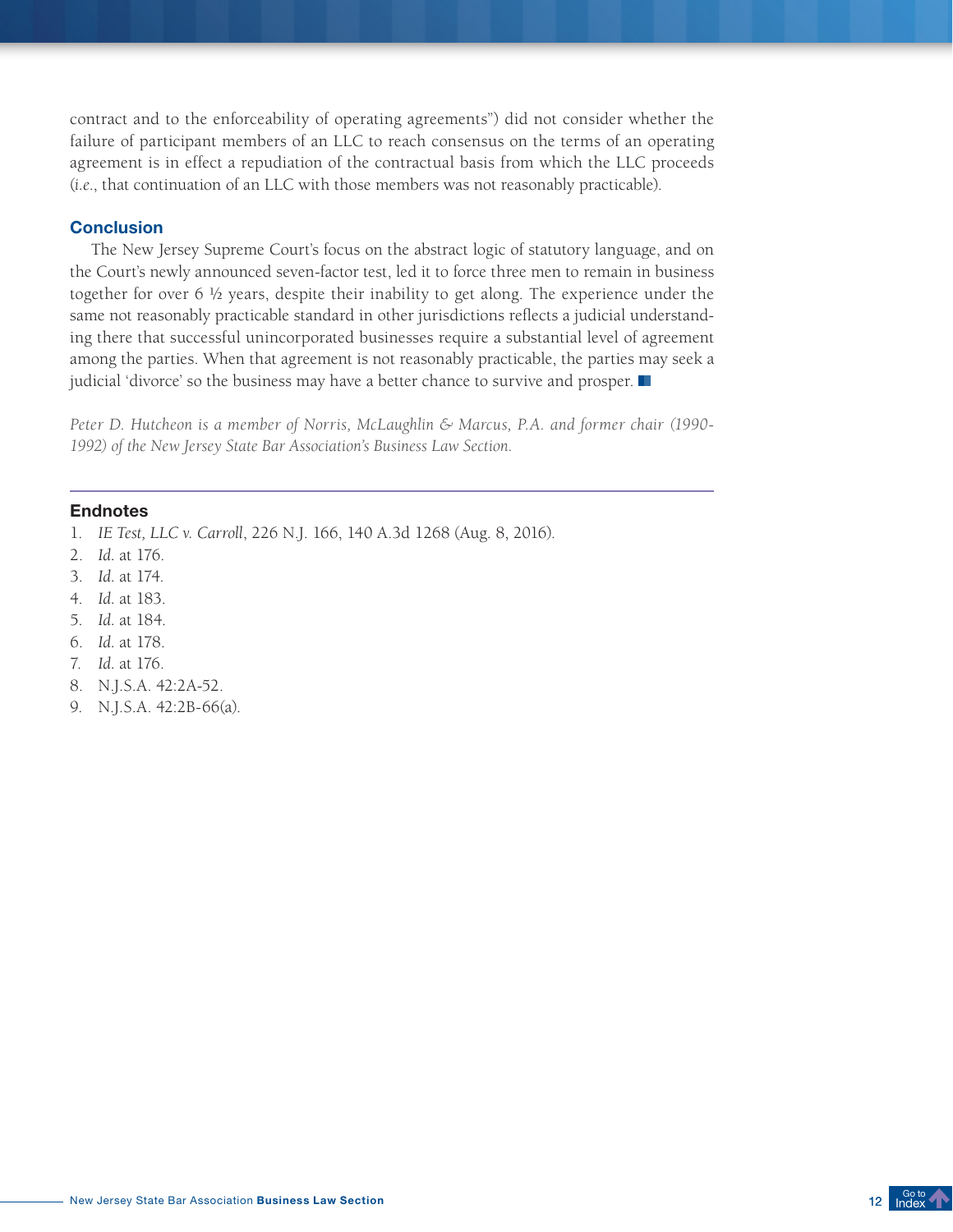### <span id="page-12-0"></span>In My Opinion—Statement of Opinion Practices

*by Lydia C. Stefanowicz*

Several years ago, the Working Group on Legal<br>Opinions (WGLO) and the Legal Opinions<br>Committee of the American Bar Association's<br>(ABA's) Business Law Section undertook a joint project Opinions (WGLO) and the Legal Opinions Committee of the American Bar Association's (ABA's) Business Law Section undertook a joint project to identify selected aspects of customary practice and other practices applicable to third-party legal opinions that are commonly understood and accepted throughout the United States. The joint project is an effort to foster a national opinion practice that will be widely recognized and endorsed across various practice areas and legal specialties. It has resulted in preparation of the *Statement of Opinion Practices*. The *Statement of Opinion Practice* is designed to build upon the *Statement on the Role of Customary Practice in the Preparation and*  Understanding of Third-Party Legal Opinions,<sup>1</sup> which was approved by over 30 bar associations and other groups. The *Statement of Opinion Practices* has application to all types of third-party closing opinions in a wide variety of transactions.

To undertake the joint project, a committee was formed, which includes representatives of various state bar groups and others interested in opinion practice. The members of the project committee held numerous conference calls and meetings over the last several years, and reviewed and discussed many drafts of a proposed statement, all with an expectation that bar groups and others would endorse the final work product. The project committee examined the existing literature on legal opinions, including various bar reports, and focused on updating and amplifying the *Legal Opinion Principles*<sup>2</sup> and the *Guidelines for the Preparation of Closing Opinions.*<sup>3</sup>

The *Statement of Opinion Practices* is designed to update the *Legal Opinion Principles* in their entirety, and to update selected provisions of the *Guidelines for the Preparation of Closing Opinions*.

A version of the *Statement of Opinion Practices* was approved for distribution as an exposure draft dated March 31, 2016, by both the WGLO Board of Directors and the ABA Business Law Section's Legal Opinions Committee. Various bar groups and associations were asked to consider the exposure draft, offer their

comments and suggestions and advise the project committee if they would join with other groups in approving a final version of the *Statement of Opinion Practice* as descriptive of the commonly understood and accepted opinion practices set forth therein. The project committee subsequently recirculated a revised draft dated Jan. 18, 2017, which incorporated certain comments received to the March 31 exposure draft. Once the final version is approved by WGLO and the ABA committee, it will again be circulated to bar associations and other groups for their final approval. The New Jersey State Bar Association Business Law Section's Board of Directors is one of the many bar groups nationwide reviewing and considering the *Statement of Opinion Practices*.

The following excerpt is designed to provide a sample of some of the principles embodied in the current draft:

- 4.1 Expression of Professional Judgment An opinion expresses the professional judgment of the opinion giver regarding the legal issues the opinion addresses. It is not a guarantee that a court will reach any particular result.
- 4.2 Bankruptcy Exception and Equitable Principles Limitation

The bankruptcy exception and equitable principles limitation apply to opinions even if they are not expressly stated.

4.3 Cost and Benefit

The benefit to the recipient of a closing opinion and of any particular opinion should warrant the time and expense required to give them.

4.4 Golden Rule

Opinion givers and counsel for opinion recipients should be guided by a sense of professionalism and not treat closing opinions as if they were part of a business negotiation. An opinion giver should not be expected to give an opinion that counsel